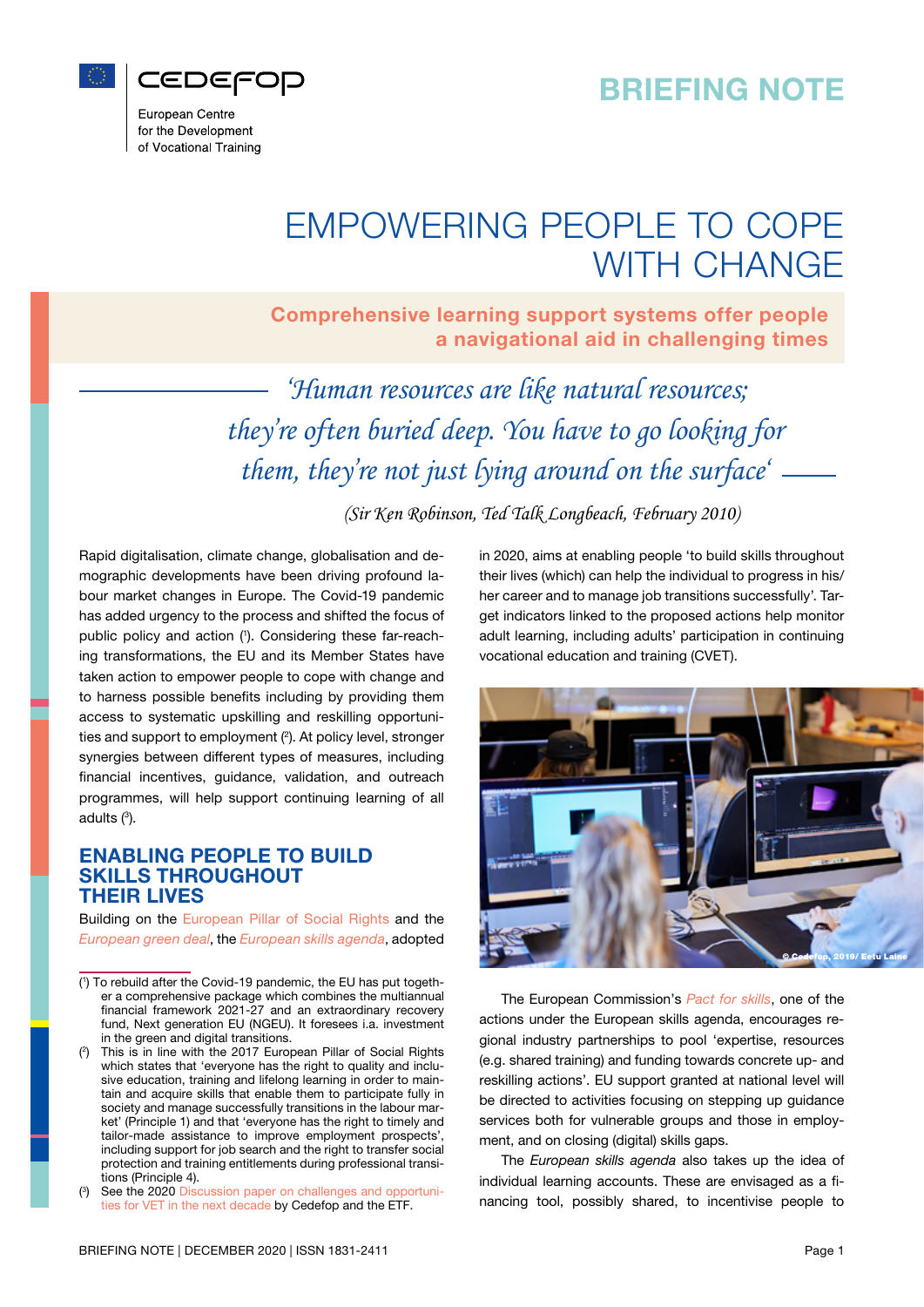learn. If people can take their training entitlements along when they move to another job, for instance, they have better control over what, where and when they learn or train. Learning accounts can bolster quality and transparency of training offers, especially if they are made an organic part of guidance and validation systems (4 ).

Similarly, enhancing the worth and status of small or partial qualifications, including digital credentials, could motivate people to take up learning. One action focuses on exploring micro-credentials which would facilitate 'granular' learning. To give value to such qualifications, including those awarded in the private sector, countries increasingly recognise and include them in their qualifications frameworks, thus supporting quality, transparency and take-up. EU Member States will also be able to apply for funding under the flagship area Reskill and upskill of the EU Recovery and resilience facility, to help adapt education systems and support digital skills and educational and vocational training for all ages.

## BUILDING BLOCKS IN COMPREHENSIVE LEARNING SUPPORT SYSTEMS

The recent [Osnabrück Declaration](https://www.bmbf.de/files/Osnabrueck-Declaration.pdf) (<sup>5</sup>) argues for further developing 'a new lifelong learning culture (which) implies that individuals benefit from career guidance throughout life, can engage in quality and inclusive VET programmes and acquire key competences to actively manage their education, training and employment phases with the support and increased responsibility of all stakeholders.' It recommends that 'effective career guidance' also be included in national skills strategies.

Most holistic learning support systems are made up of essential building blocks: integrated and tiered services delivered in any setting, face to face, online or in combination with digital platforms. The emphasis is on providers and services cooperating closely, creating system synergies ensuring maximum impact.

#### Financial incentives

Financial incentives reduce cost barriers to training, helping motivate individuals and companies to undertake and provide learning opportunities. This is particularly relevant in the context of the current health and economic crisis where learners and employers may face liquidity bottlenecks.

There are many financing and cost-sharing schemes targeted at individuals and companies, regulated by national or regional legislation, through collective agreements or at local or company level. These include training funds

These instruments need to be well-targeted and well-designed, to ensure fairness and transparency in the way funds are collected and distributed, and to minimise the risk of deadweight loss or other unintended effects.

Informed guidance provision is key to making potential beneficiaries aware of financial aid schemes. Often it is the most vulnerable who are the least aware of the existence of such schemes.

#### Outreach measures: beyond prevention

Reaching out to groups at risk, such as early leavers from education and training, migrants, refugees, people in mental distress or the long-term unemployed  $(7)$  is a distinctive aspect of high-quality guidance policies. Outreach measures are active interventions which come into play when preventive action has failed. Guidance professionals and social workers turn things around: they go and find people where they are instead of waiting for them to look for help (<sup>8</sup>). Outreach measures allow for tracking, reengaging and reintegrating people who have disengaged from learning or have been inactive for long periods and cannot be reached through standard measures.

#### Individual career management skills

Fostering career management skills is an essential part of career guidance and counselling provision (9 ). Such skills are increasingly relevant in today's labour markets, with people facing difficult transitions and multiple risks and their working and learning careers becoming longer and more multidirectional (<sup>10</sup>). Career management skills are a set of competences that enable people of all ages and skill levels to walk their learning and life paths (11).

There are many approaches to fostering these skills, with different expectations of mastery according to life stages. They should be promoted from an early stage in compulsory education and developed by all citizens. They are helpful especially at crossroads, enabling people to take meaningful decisions, not only about educational and occupational choices. More generally, this awareness helps them assess and channel their aspirations and to manage

- ( 6 ) More detailed information can be found in [Cedefop's database](https://www.cedefop.europa.eu/en/publications-and-resources/tools/financing-adult-learning-db) [on financing adult learning](https://www.cedefop.europa.eu/en/publications-and-resources/tools/financing-adult-learning-db) and its relevant [thematic studies](https://www.cedefop.europa.eu/en/events-and-projects/projects/financing-vet/publications).
- ( 7 ) See also Cedefop's 2018 briefing note *[Reaching out to 'invisi](https://www.cedefop.europa.eu/el/publications-and-resources/publications/9128)[ble' young people and adults](https://www.cedefop.europa.eu/el/publications-and-resources/publications/9128)*.
- ( 8 ) These social support measures are designed to help people at their location, as otherwise they might not have access to them. They are covered by the [European guidelines for poli](http://www.elgpn.eu/publications/browse-by-language/english/elgpn-tools-no-6-guidelines-for-policies-and-systems-development-for-lifelong-guidance/)[cies and systems development for lifelong guidance \(ELGPN](http://www.elgpn.eu/publications/browse-by-language/english/elgpn-tools-no-6-guidelines-for-policies-and-systems-development-for-lifelong-guidance/) [2015\)](http://www.elgpn.eu/publications/browse-by-language/english/elgpn-tools-no-6-guidelines-for-policies-and-systems-development-for-lifelong-guidance/).
- $(9)$  Prioritised in the [2008 Council resolution on better integrating](https://eur-lex.europa.eu/LexUriServ/LexUriServ.do?uri=OJ%3AC%3A2008%3A319%3A0004%3A0007%3AEN%3APDF) [lifelong guidance into lifelong learning strategies](https://eur-lex.europa.eu/LexUriServ/LexUriServ.do?uri=OJ%3AC%3A2008%3A319%3A0004%3A0007%3AEN%3APDF).
- ( 10) Further reading: individual country sections of Cedefop's *[In](https://www.cedefop.europa.eu/en/publications-and-resources/country-reports/inventory-lifelong-guidance-systems-and-practices)[ventory of lifelong guidance systems and practices](https://www.cedefop.europa.eu/en/publications-and-resources/country-reports/inventory-lifelong-guidance-systems-and-practices)*.
- ( 11) See the 2015 ELGPN publication *[Designing and implementing](http://www.elgpn.eu/publications/browse-by-language/english/ELGPN_CMS_tool_no_4_web.pdf) [policies related to career management skills](http://www.elgpn.eu/publications/browse-by-language/english/ELGPN_CMS_tool_no_4_web.pdf)*.

 $($ <sup>4</sup> ) This idea is supported by the [2012 Council recommendation](https://eur-lex.europa.eu/legal-content/EN/TXT/?uri=celex%3A32012H1222%2801%29) [on the validation of non-formal and informal learning.](https://eur-lex.europa.eu/legal-content/EN/TXT/?uri=celex%3A32012H1222%2801%29)

<sup>(</sup> 5 Adopted in November 2020 by European education ministers, it provides the framework and the deliverables of European cooperation in education and training for the period 2021-25.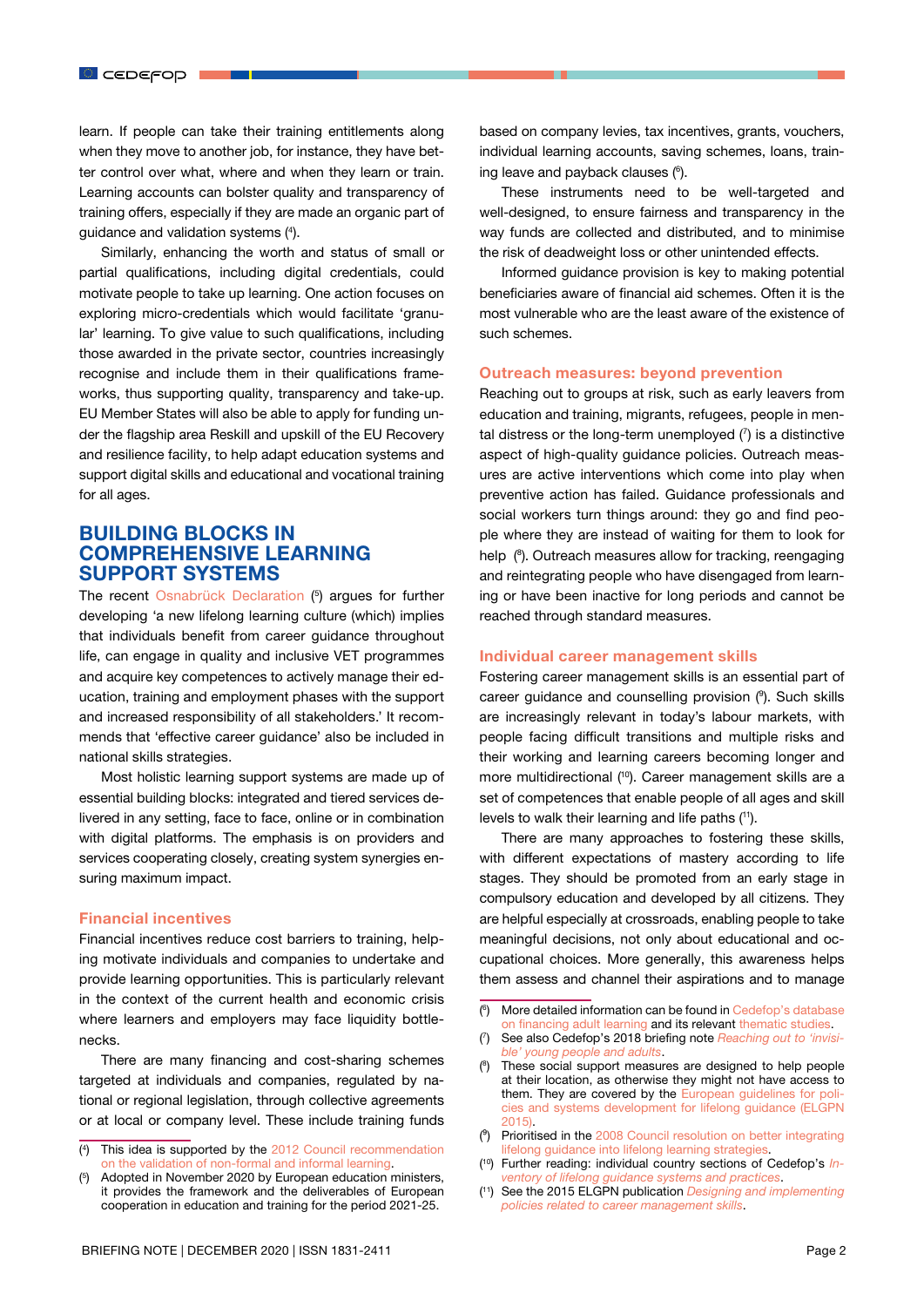change, lifelong, enhancing their employability, resilience and autonomy  $(12)$ .

#### Lifelong career guidance and counselling

Guidance and career counselling can help all people develop their learning and working careers at different stages of their lives: from early school-based learning and career activities for the very young, to options designed for older students and opportunities throughout adulthood. Support can be group-based and/or individual and personalised and is delivered through a combination of different channels: face-to-face guidance, web-based interaction (video-conferencing and social media), email, phone calls or chats. These learner-centred services tap into an array of career development resources, including career exploration and career learning experiences, counselling provision using real-time labour market information, as well as individual skills assessment, validation and recognition. By empowering individuals, they contribute to lifting the overall knowledge and skills level of the European workforce. Building strong lifelong guidance systems is essential.

#### Recognition and validation of prior learning

Skills assessments allow both the person undergoing the check and the organisation carrying it out to get a picture of what he/she knows and to identify gaps where training may be needed.

The French *[bilan de compétences](https://travail-emploi.gouv.fr/formation-professionnelle/droit-a-la-formation-et-orientation-professionnelle/bilan-competences)* is one of the oldest and best established skills assessment practices in the world. It is regulated by the national Labour Code and grants all citizens of working age, employed and unemployed, the right to identify their skills and to define a career plan.

Validation and recognition of the skills people actually have allows them to apply for jobs matching their skills or to choose targeted training to complete their skill set. Both play an increasingly important role in holistic career support. Validation refers mainly to procedures used to capture skills and knowledge obtained through non-formal and informal learning, while recognition normally relates to procedures used to attribute value to previously gained qualifications.

#### Service professionals: the human interface

In addition to the increasing number of digital platforms providing information, self-assessment tools and other services, quidance and validation practitioners are the learning support system's interface linking individuals with

education, training and employment opportunities and pathways.

These service professionals must possess a wide array of skills: specific field knowledge of regional realities, skills to interpret labour market information and intelligence, plus digital skills allowing them to use assessment tools, to communicate remotely with users, to promote collaborative and individual learning, and to provide information on how users can improve their own digital skills. They must also be familiar with education and training financing tools, study leave and other resources that could benefit their clients.

Recognising that dedicated guidance counsellors act as multipliers and mediators and are essential to a culture of lifelong learning, the Osnabrück Declaration has made their initial and continuous professional development an integral part of the deliverables under its objective 2.

This links in with the renewed attention paid to career guidance practitioner and other staff professionalism owing to the current health restrictions, which have put immense pressure on the remote delivery of public services (13).

## COORDINATING GUIDANCE AND VALIDATION

Coordinating guidance and validation policies is a first step towards integrated support measures that make CVET more attractive. Cedefop research (<sup>14</sup>) shows that learning support systems work best when they are backed by an institutional framework providing a strong national vision of how services interact and coordinate, while accommodating local and regional specificities. Such a framework, driven by national or regional legislation, a strategy and (sectoral) partnerships, allow for a reasonable allocation of responsibilities and effective transitions between guidance and validation.

Flexible, free-of-charge guidance should be accessible to individuals whenever they need it, be adapted to their specific needs and include skills validation as an option. Ideally, it provides screening and profiling, not only as a way of identifying individual skills, but as a way of assessing the readiness of individuals to go through a validation process. Guidance should offer information on the benefits of validation and be available to the individual throughout all stages of a skills validation process: identification, documentation, assessment and certification.

<sup>(</sup> 12) The importance of career management skills is highlighted both in the *European* [skills agenda](https://ec.europa.eu/social/main.jsp?langId=en&catId=1223&moreDocuments=yes) and in the [Youth guarantee](https://ec.europa.eu/social/main.jsp?catId=1079&langId=en), which stipulates that all young people under 29 across Europe have to receive an employment, training/apprenticeship, further education or traineeship offer within four months from becoming unemployed or leaving formal education. On 30 October 2020, the Council adopted the [Commission's proposal](https://eur-lex.europa.eu/legal-content/EN/TXT/?uri=COM:2020:277:FIN) or a Council recommendation on a bridge to jobs from 1 July 2020, extending the existing [Youth guarantee](https://ec.europa.eu/social/main.jsp?catId=1079&langId=en) until 2027.

<sup>(</sup> 13) The topic was discussed at a [CareersNet meeting in October](https://www.cedefop.europa.eu/en/news-and-press/news/career-guidance-policy-digital-context-discussed-careersnet-meeting) [2020.](https://www.cedefop.europa.eu/en/news-and-press/news/career-guidance-policy-digital-context-discussed-careersnet-meeting) More information is available on the dedicated [event](https://www.cedefop.europa.eu/en/events-and-projects/events/fourth-careersnet-annual-meeting) bage. A follow-up publication is forthcoming in 2021.

<sup>(</sup> 14) Cedefop has been looking at what it takes to design and implement lifelong learning support systems that encompass both financial and non-financial incentives to training, including career guidance and validation services. A first step was Cedefop's 2019 research paper *[Coordinating guidance and](https://www.cedefop.europa.eu/en/publications-and-resources/publications/5575) [validation](https://www.cedefop.europa.eu/en/publications-and-resources/publications/5575)*.